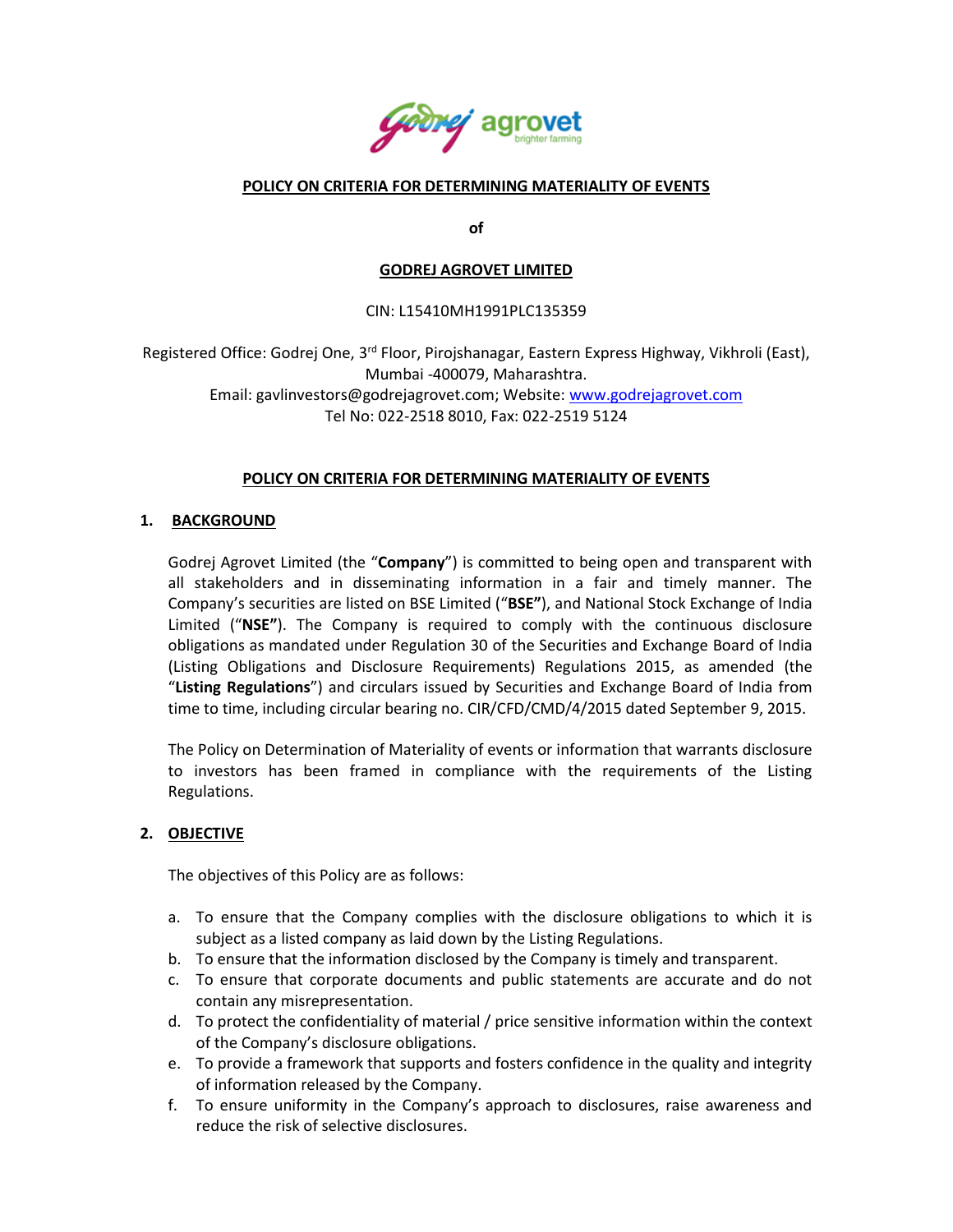## **EFFECTIVE DATE**

This Policy is effective from July 19, 2017.

## **3. DEFINITION**

**"Act"** shall mean the Companies Act, 2013 and the rules framed thereunder, including any modifications, clarifications, circulars or re-enactment thereof.

**"Board of Directors"** or **"Board"** means the Board of Directors of Godrej Agrovet Limited, as constituted from time to time.

**"Key Managerial Personnel"** means key managerial personnel as defined Section 2(51) of the Act;

**"Material Event"** or **"Material Information"** shall mean such event or information as set out in the annexures to this policy or Schedule or as may be determined in terms of Clause 4 of this Policy. In the Policy, the words, "material" and "materiality" shall be construed accordingly;

**"Policy"** means this Policy on criteria for determining Materiality of events or information and as may be amended from time to time;

**"Listing Regulations"** means the Securities and Exchange Board of India (Listing Obligations and Disclosure Requirements) Regulations, 2015 and the circulars issued thereunder, including any modifications, clarifications, circulars or re-enactment thereof;

**"Schedule"** means Schedule III of the Listing Regulations;

Any other term not defined herein shall have the same meaning as defined in the Act, the Listing Regulations, or any other applicable law or regulation to the extent applicable to the Company.

#### **4. GUIDELINES FOR DETERMINING MATERIALITY OF EVENTS OR INFORMATION**

Materiality must be determined on a case to case basis depending on specific facts and circumstances relating to the information/event.

a. Regulation 30 of the Listing Regulations mandates disclosure of all *deemed* material events to the stock exchanges. These events have been specified in Para A of Part A of Schedule III of the Listing Regulations and shall be disclosed as applicable from time-totime. These events are also listed in Annexure A to this Policy. These events will be disclosed as soon as reasonably possible and not later than twenty four hours from the occurrence of event or information except for events stated in item 4 of Annexure A which shall be disclosed within thirty minutes of the conclusion of the Board Meeting. In case the disclosure is made after twenty four hours of occurrence of the event or information, the rationale for the delay will be provided along with such disclosures.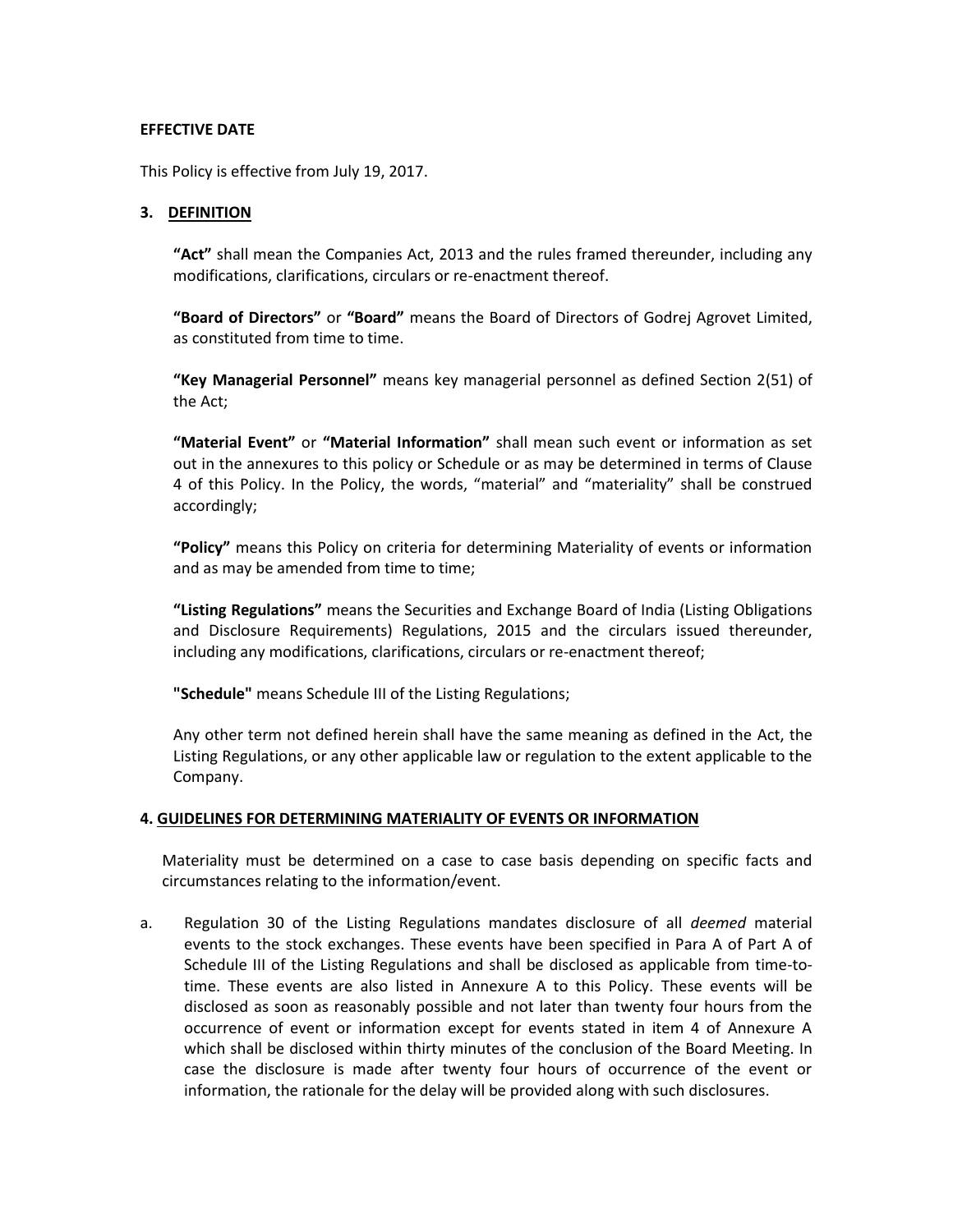- b. For disclosure of certain events (as specified in Para B of Part A of Schedule III) of the Listing Regulations, to the stock exchanges (as reproduced in Annexure B to this Policy) the following criteria shall be considered by the Board for determining whether the events are material or not:
- c. Where the omission of an event or information, is likely to result in:
	- i. Discontinuity or alteration of event or information already available publicly or
	- ii. A significant market reaction if the said omission came to light at a later date.

This Policy shall also apply to the events to which neither Para A or Para B of Part A of Schedule III applies but have a material effect on the Company in the opinion of the Board of Directors of the Company.

## **5. DISCLOSURE PROCESS**

- 1. Any event purported to be reportable under Regulation 30 of the Listing Regulations shall be informed to the Managing Director / Chief Financial Officer / Company Secretary of the Company on an immediate basis with adequate supporting data/information to facilitate a prompt and appropriate disclosure. Any other event, even if not covered under the Listing Regulations but is potentially of price sensitive nature, must also be informed, for further evaluation to the Managing Director / Chief Financial Officer / Company Secretary.
- 2. The Chief Financial Officer / Company Secretary of the Company shall severally be responsible and authorised for ascertaining the materiality of events considering its nature and its disclosure after taking into consideration the various provisions of the Listing Regulations and this Policy.
- 3. After evaluation, any one of the above mentioned persons shall submit disclosure to the stock exchanges.
- 4. The Company shall use the electronic facilities provided by the Stock Exchanges for dissemination of the information and may subsequently disclose the same via other media, including the press release, website, etc.
- 5. Statutory timeframes for disclosure shall be adhered to. Delay, if any, should be sufficiently explained along with the disclosure.
- 6. Regular updates, where relevant, shall be made with relevant explanations.
- 7. All disclosures shall be available on the website of the Company for a period of 5 years.

#### **6. AUTHORITY TO KEY MANAGERIAL PERSONNEL**

The Board of Directors of the Company have severally authorised the Chief Financial Officer and the Company Secretary & Compliance Officer of the Company (the "**Authorised Persons**") to determine Materiality of any event or information and ensure timely disclosures of the same are made to stock exchange(s), subject to the provisions of this Policy. The Authorised Persons are also empowered to seek appropriate counsel or guidance, as and when necessary, from other internal or external stakeholders as they may deem fit.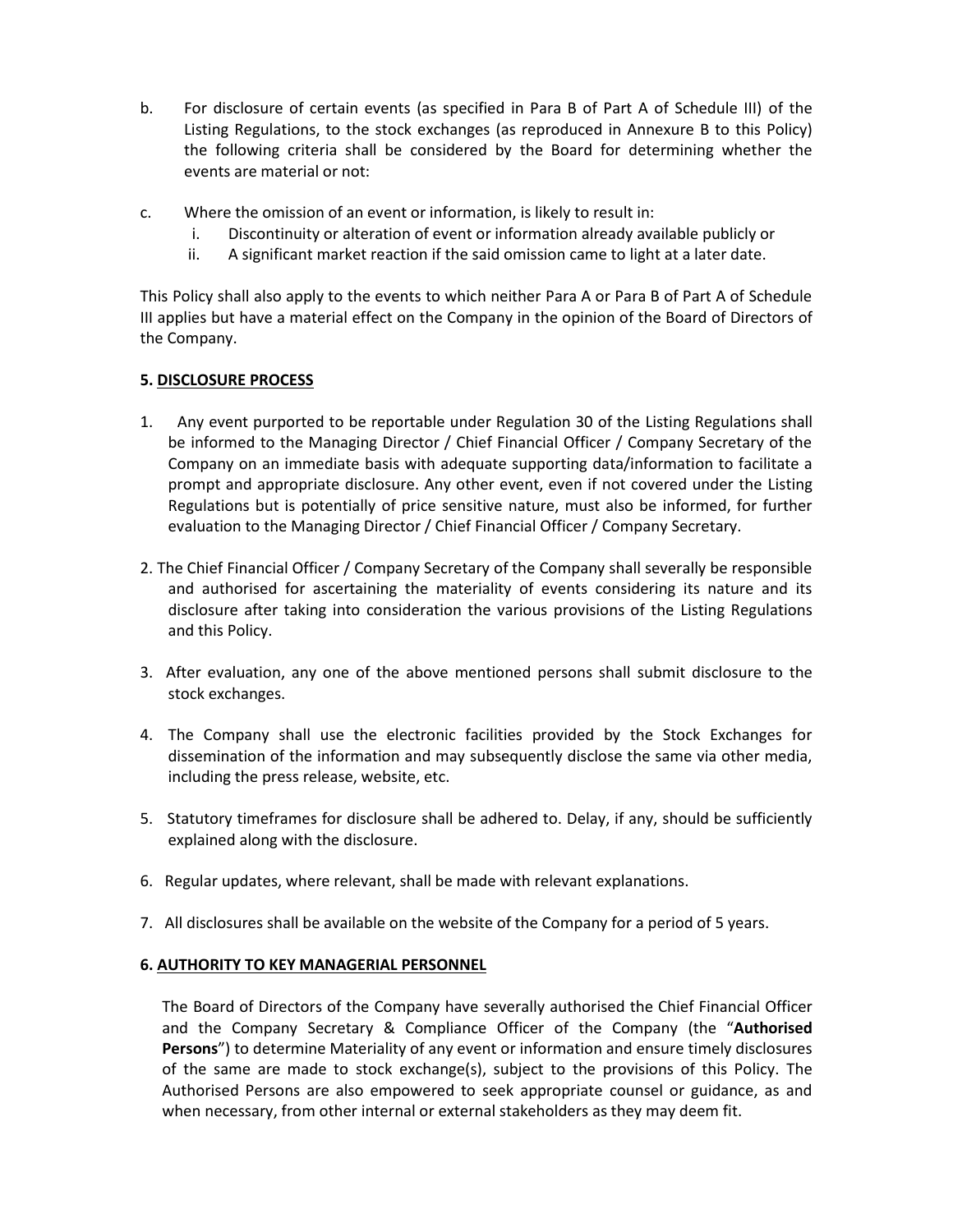**Contact details of Key Managerial Personnel are as under:**

| <b>Chief Financial Officer:</b>              | <b>Company Secretary:</b>                     |
|----------------------------------------------|-----------------------------------------------|
| Name: Mr. S. Varadaraj                       | Name: Mr. Vivek Raizada                       |
| Designation: Head - Finance, Systems & Legal | Designation: Associate Vice President - Legal |
| Address: "Godrej One", 3rd Floor,            | & Company Secretary                           |
| Pirojshanagar,                               | Address: "Godrej One", 3rd Floor,             |
| Eastern Express Highway,                     | Pirojshanagar,                                |
| Vikhroli (East),                             | Eastern Express Highway,                      |
| Mumbai - 400 079                             | Vikhroli (East),                              |
| Maharashtra, India                           | Mumbai - 400 079                              |
| Telephone No.: 022 - 2519 4864               | Maharashtra, India                            |
| Fax: 022 - 2519 5124                         | Telephone No.: 022 - 2519 4803                |
| E-mail: s.varadaraj@godrejagrovet.com        | Fax: 022 - 2519 5124                          |
|                                              | E-mail: vivek.raizada@godrejagrovet.com       |
|                                              |                                               |

## **7. AMENDMENTS**

The Board may, subject to the applicable laws amend any provision(s) or substitute any of the provision(s) with the new provision(s) or replace the Policy entirely with a new Policy. However, no such amendment or modification shall be inconsistent with the applicable provisions of any law for the time being in force. Any subsequent amendment/modification in the Listing Regulations and/or any other laws in this regard shall automatically apply to this Policy.

## **8. SCOPE AND LIMITATION**

In the event of any conflict between the provisions of this Policy and the Listing Regulations; or any other statutory enactments, rules, the provisions of such Listing Regulations / Act, or statutory enactments, rules shall prevail over this Policy and the part(s) so repugnant shall be deemed to be severed from the Policy and the rest of the Policy shall remain in force.

#### **9. DISSEMINATION OF POLICY**

This Policy shall be hosted on the website of the Company [www.godrejagrovet.com.](http://www.godrejagrovet.com/) Further, the Company shall disclose on its website all such events or information which has been disclosed to the stock exchange(s) under the Listing Regulations and such disclosures shall be made available on the website of the Company for a period of five years and thereafter as per the archival policy of the Company.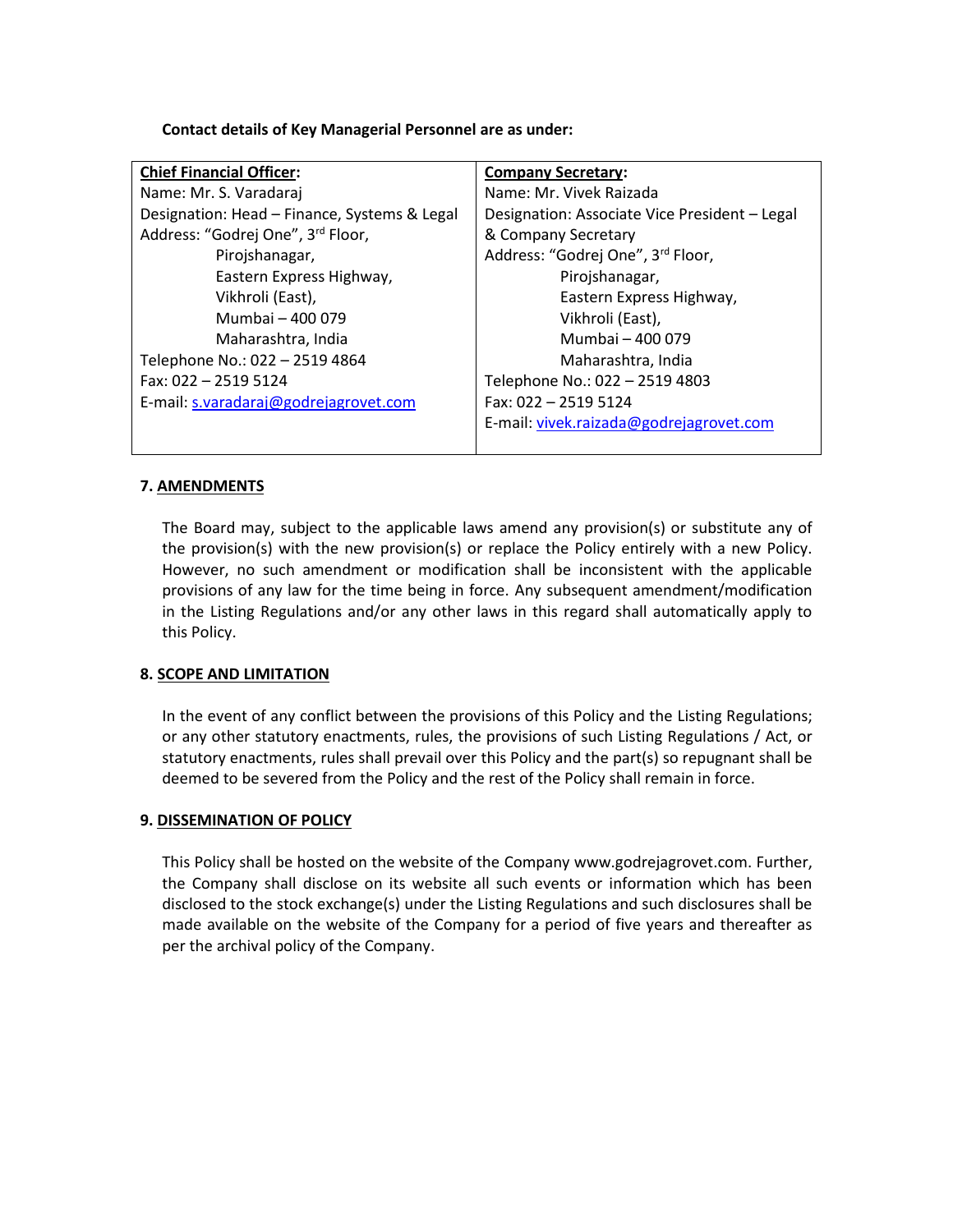## **ANNEXURE A**

# **EVENTS WHICH SHALL BE DISCLOSED WITHOUT ANY APPLICATION OF THE GUIDELINES FOR MATERIALITY**

1. Acquisition(s) (including agreement to acquire), Scheme of Arrangement (amalgamation/ merger/ demerger/restructuring), or sale or disposal of any unit(s), division(s) or subsidiary of the Company or any other restructuring;

Explanation. - 'Acquisition' shall mean, -

(i) acquiring control, whether directly or indirectly; or,

(ii) acquiring or agreeing to acquire shares or voting rights in, a company, whether directly or indirectly, such that -

(a) the Company holds shares or voting rights aggregating to five per cent or more of the shares or voting rights in the said company, or;

(b) there has been a change in holding from the last disclosure and such change exceeds two per cent of the total shareholding or voting rights in the said company.

2. Issuance or forfeiture of securities, split or consolidation of shares, buyback of securities, any restriction on transferability of securities or alteration in terms or structure of existing securities including forfeiture, reissue of forfeited securities, alteration of calls, redemption of securities etc.;

3. Revision in credit rating(s);

4. Outcome of Meetings of the Board of Directors: The Company shall disclose to the Exchange(s), within 30 minutes of the closure of the meeting, held to consider the following:

a) dividends and/or cash bonuses recommended or declared or the decision to pass any dividend and the date on which dividend shall be paid/dispatched;

b) any cancellation of dividend with reasons thereof;

c) the decision on buyback of securities;

d) the decision with respect to fund raising proposed to be undertaken;

e) increase in capital by issue of bonus shares through capitalization including the date on which such bonus shares shall be credited/dispatched;

f) re-issue of forfeited shares or securities, or the issue of shares or securities held in reserve for future issue or the creation in any form or manner of new shares or securities or any other rights, privileges or benefits to subscribe to;

g) short particulars of any other alterations of capital, including calls;

h) financial results;

i) decision on voluntary de-listing by the Company from stock exchange(s).

5. Agreements (viz. shareholder agreement(s), joint venture agreement(s), family settlement agreement(s) (to the extent that it impacts management and control of the Company), agreement(s)/treaty(ies)/contract(s) with media companies) which are binding and not in normal course of business, revision(s) or amendment(s) and termination(s) thereof;

6. Fraud/defaults by Promoter or Key Managerial Personnel or by Company or arrest of Key Managerial Personnel or Promoter;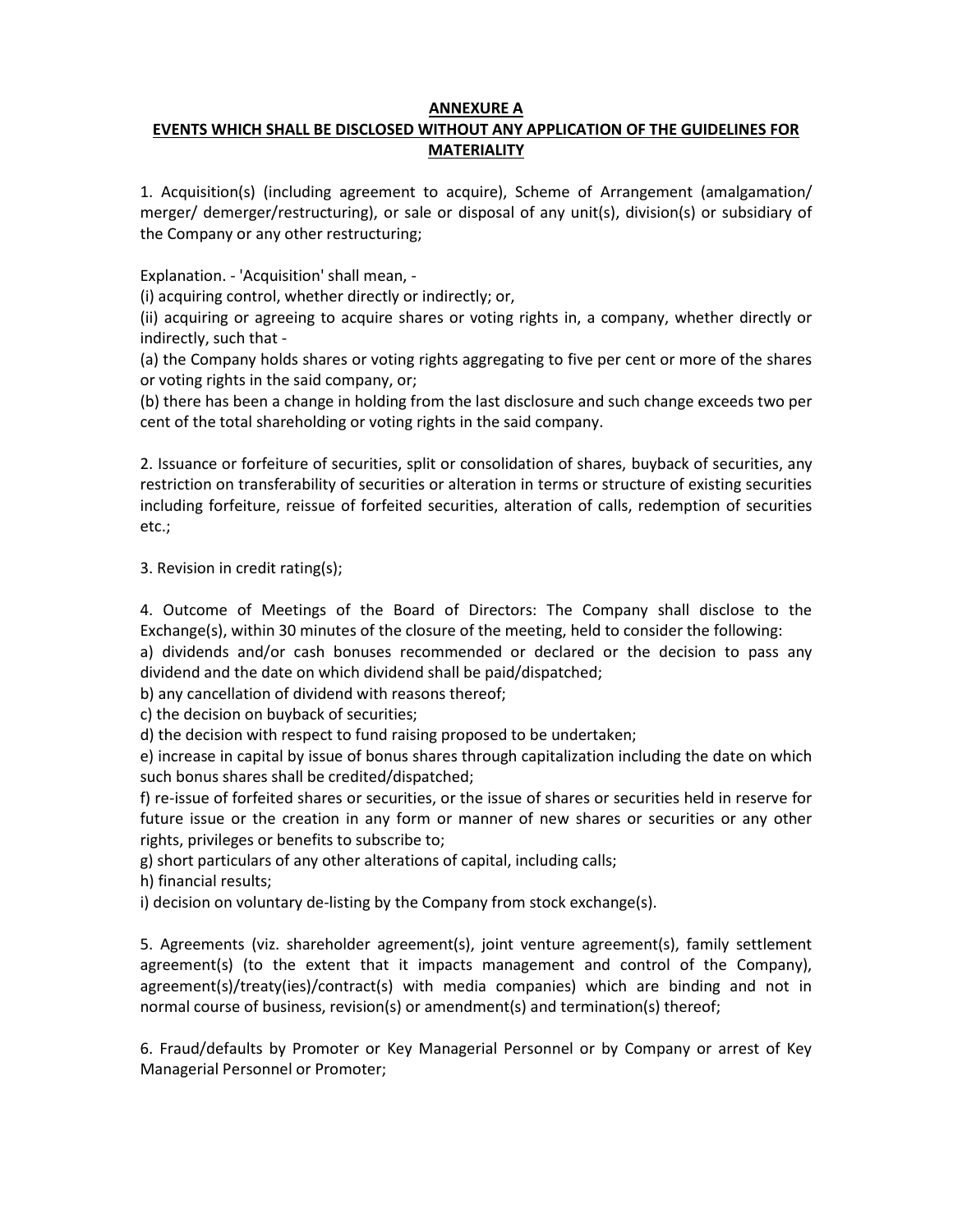7. Change in Directors, Key Managerial Personnel (Managing Director, Chief Executive Officer, Chief Financial Officer, Company Secretary etc.), Auditor and Compliance Officer;

- 7A. **In case of resignation of the auditor of the listed entity, detailed reasons for resignation of auditor, as given by the said auditor, shall be disclosed by the listed entities to the stock exchanges as soon as possible but not later than twenty four hours of receipt of such reasons from the auditor.**
- 7B. **Resignation of auditor including reasons for resignation: In case of resignation of an independent director of the listed entity, within seven days from the date of resignation, the following disclosures shall be made to the stock exchanges by the listed entities:**
- **i. Detailed reasons for the resignation of independent directors as given by the said director shall be disclosed by the listed entities to the stock exchanges.**
- **ii. The independent director shall, along with the detailed reasons, also provide a confirmation that there is no other material reasons other than those provided.**
- **iii. The confirmation as provided by the independent director above shall also be disclosed by the listed entities to the stock exchanges along with the detailed reasons as specified in sub-clause (i) above.]**
- 8. Appointment or discontinuation of share transfer agent;
- 9. Corporate debt restructuring;
- 10. One-time settlement with a bank;

11. Reference to BIFR and winding-up petition filed by any party /creditors;

12. Issuance of Notices, call letters, resolutions and circulars sent to shareholders, debenture holders or creditors or any class of them or advertised in the media by the Company;

13. Proceedings of Annual and Extra-ordinary General Meetings of the Company;

14. Amendments to Memorandum and Articles of Association of Company, in brief;

15. Schedule of Analyst or institutional investor meet and presentations on financial results made by the Company to analysts or institutional investors;

16. Re-classification of Promoter as Public Shareholder.

17. The following events in relation to the corporate insolvency resolution process (CIRP) of a listed corporate debtor under the Insolvency Code:

a) Filing of application by the corporate applicant for initiation of CIRP, also specifying the amount of default;

b) Filing of application by financial creditors for initiation of CIRP against the corporate debtor, also specifying the amount of default;

c) Admission of application by the Tribunal, along with amount of default or rejection or withdrawal, as applicable ;

d) Public announcement made pursuant to order passed by the Tribunal under section 13 of Insolvency Code;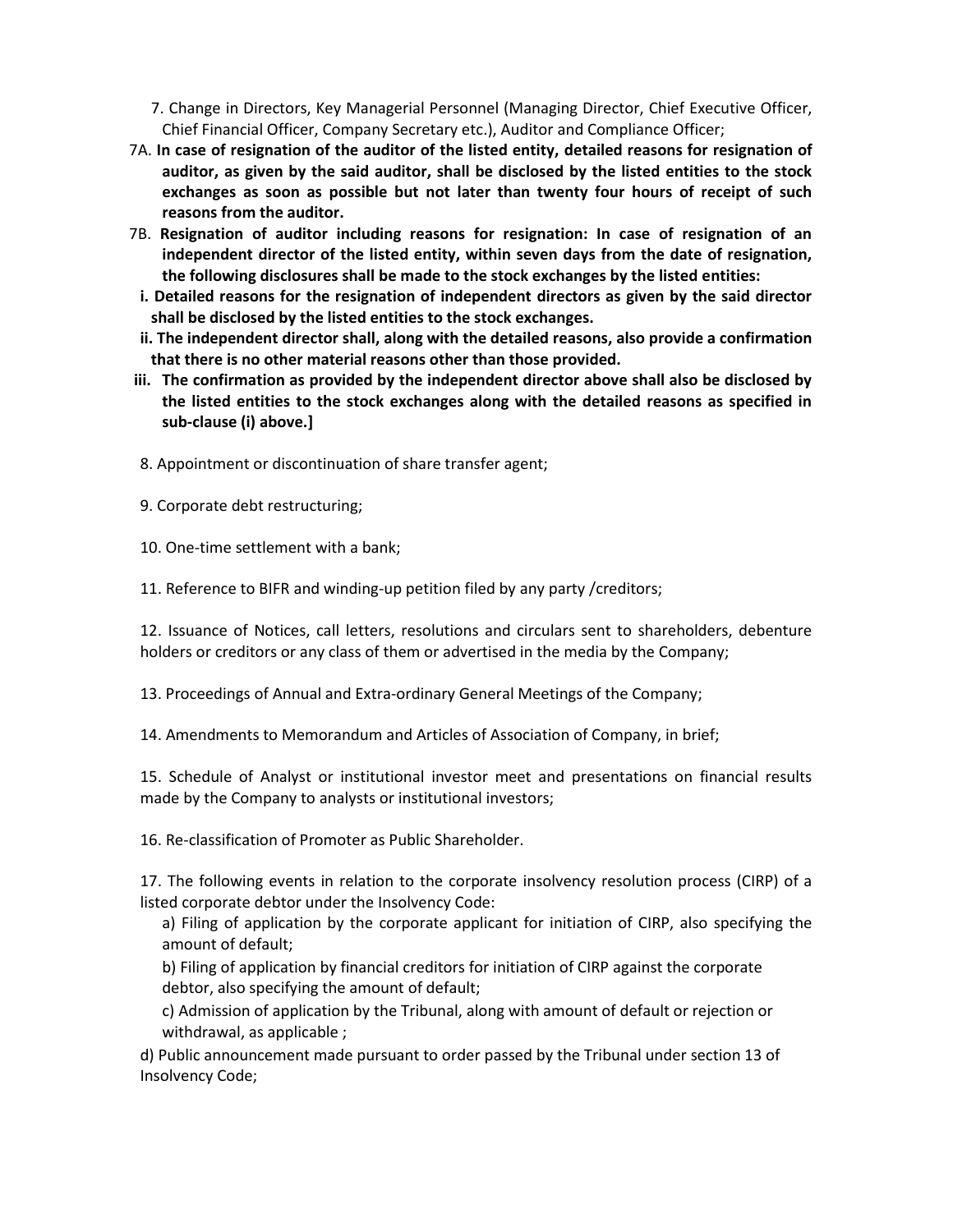e) List of creditors as required to be displayed by the corporate debtor under regulation 13(2)(c) of the IBBI (Insolvency Resolution Process for Corporate Persons) Regulations, 2016;

f) Appointment/ Replacement of the Resolution Professional;

g) Prior or post-facto intimation of the meetings of Committee of Creditors;

h) Brief particulars of invitation of resolution plans under section 25(2)(h) of Insolvency Code in the Form specified under regulation 36A(5) of the IBBI (Insolvency Resolution Process for Corporate Persons) Regulations, 2016;

i) Number of resolution plans received by Resolution Professional;

j) Filing of resolution plan with the Tribunal;

m) Approval of resolution plan by the Tribunal or rejection, if applicable;

k) Salient features, not involving commercial secrets, of the resolution plan approved by the Tribunal, in such form as may be specified;

l) Any other material information not involving commercial secrets.]